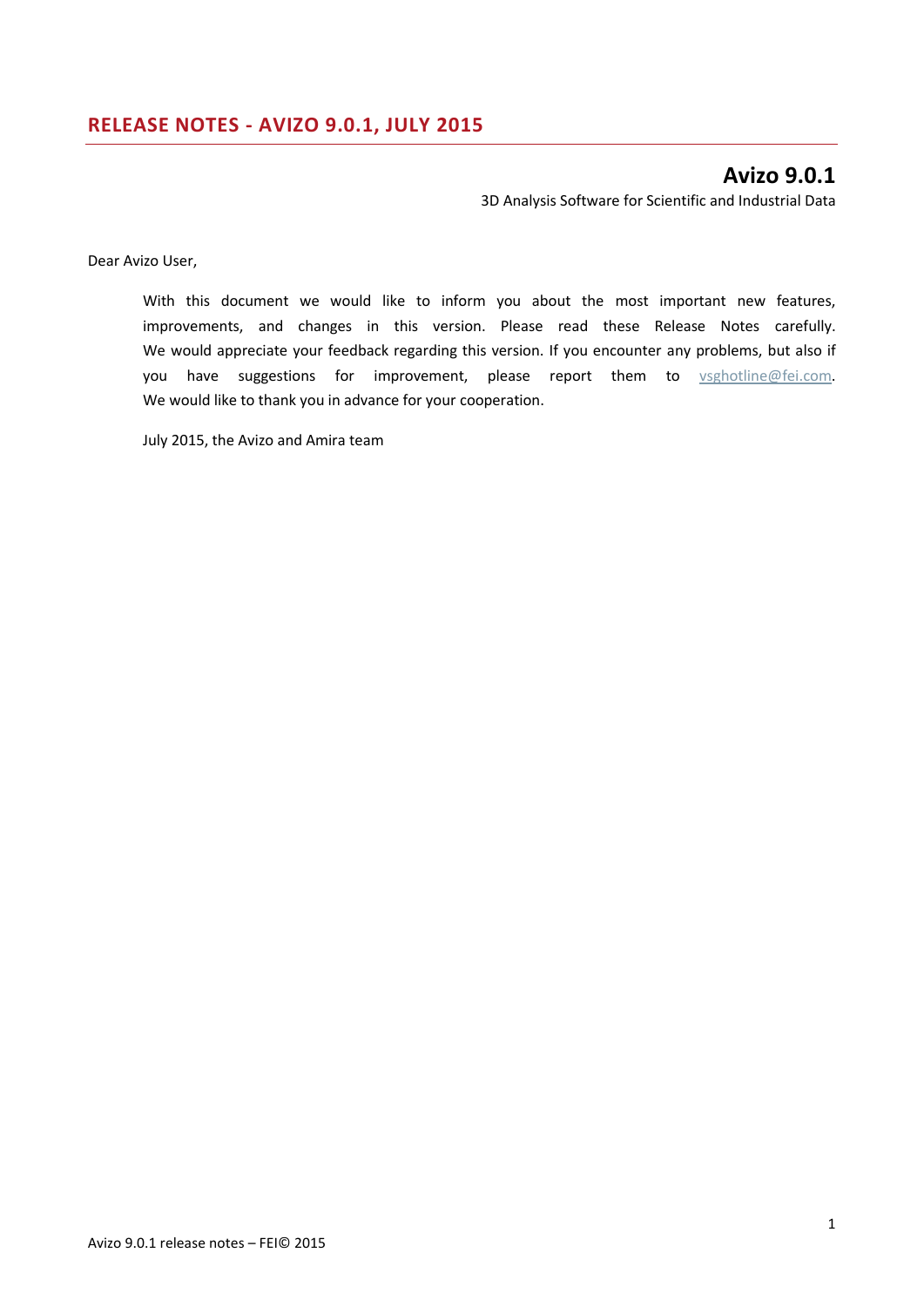# <span id="page-1-0"></span>**CONTENTS**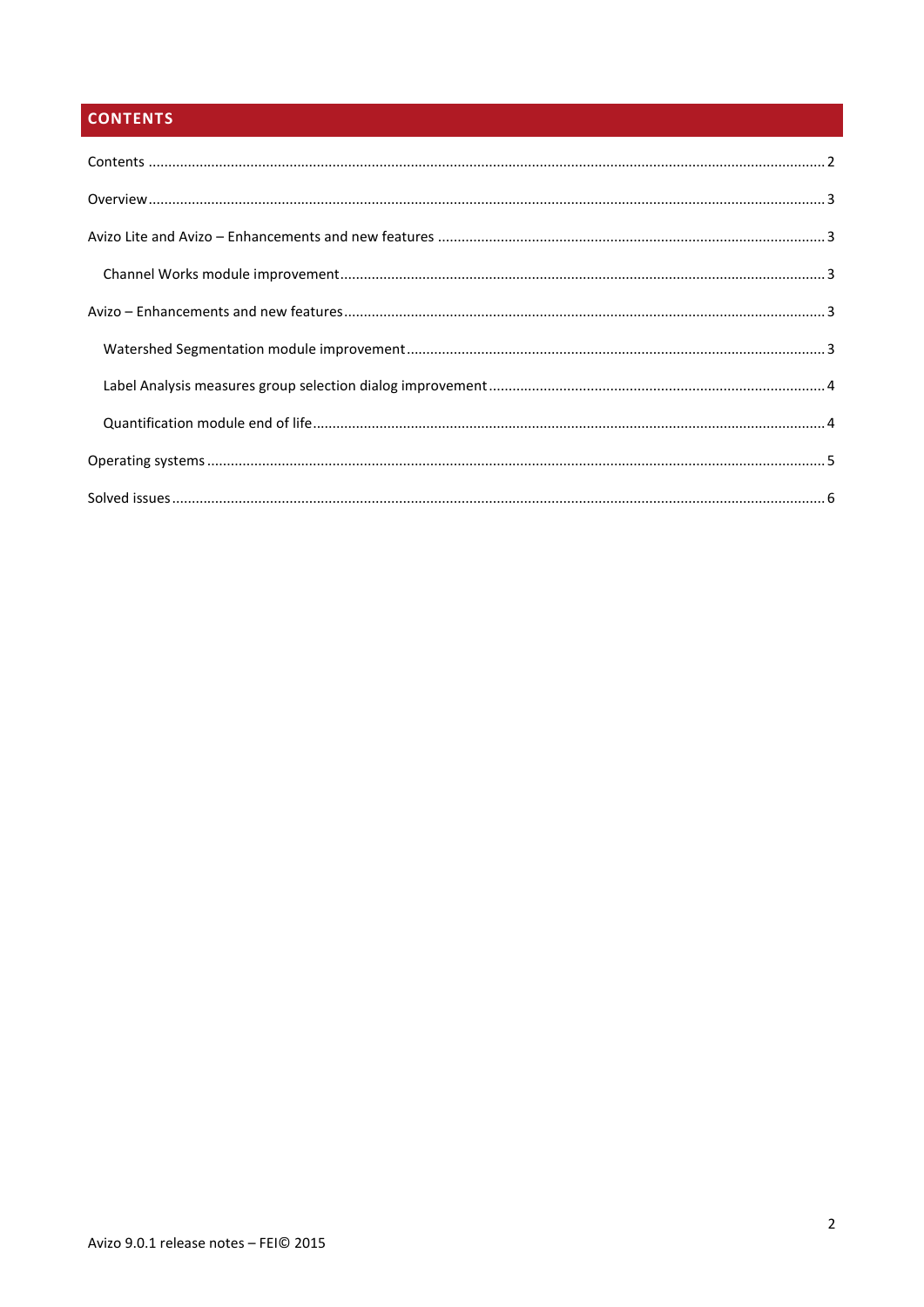# <span id="page-2-0"></span>**OVERVIEW**

Avizo 9.0.1 is a maintenance release including mostly issue fixes and enhancements, plus some new features. For major changes introduced in Avizo 9.0, please refer to the [Avizo 9.0 Release Notes.](http://www.fei.com/documents/Avizo900_ReleaseNotes/)

# <span id="page-2-1"></span>**AVIZO LITE AND AVIZO – ENHANCEMENTS AND NEW FEATURES**

## <span id="page-2-2"></span>CHANNEL WORKS MODULE IMPROVEMENT

Usability of the *Channel Works* module has been improved by replacing the *Channel* ports with two ports each, one specifying the input field, the other specifying the associated channel to use.

| <b>Channel Works</b>              |                                      | m        |
|-----------------------------------|--------------------------------------|----------|
| <b>Input1:</b>                    | MyChannel1 $\blacktriangledown$<br>⇔ |          |
| <b>Input2:</b>                    | MyChannel2 $\blacktriangledown$      |          |
| Input3:                           | MyChannel3 v                         |          |
| Output:                           | 2 channels $\blacktriangledown$      |          |
| <b>Channel 1 - Input Field:</b>   | Input $1 -$                          |          |
| <b>Channel 1 - Input Channel:</b> |                                      | m.       |
| <b>Channel 2 - Input Field:</b>   | Input $2 \rightarrow$                |          |
| <b>Channel 2 - Input Channel:</b> |                                      | $\cdots$ |

# <span id="page-2-3"></span>**AVIZO – ENHANCEMENTS AND NEW FEATURES**

#### <span id="page-2-4"></span>WATERSHED SEGMENTATION MODULE IMPROVEMENT

An *Auto* option has been added to step 3 of the Watershed Segmentation module. It simplifies the process by automatically computing the threshold on the gradient image instead of the user having to adjust it manually.

| X) |                      |                                           | b                                                                                                                                    |
|----|----------------------|-------------------------------------------|--------------------------------------------------------------------------------------------------------------------------------------|
|    | Data:                | motor.am<br>⇨<br>$\overline{\phantom{a}}$ |                                                                                                                                      |
|    | Restart              | <b>Browse</b>                             |                                                                                                                                      |
|    | <b>Slice Number:</b> | 64<br>$\mathbf{r}$                        |                                                                                                                                      |
|    |                      |                                           |                                                                                                                                      |
|    | Info:                | Step 3 of 7: Threshold Gradient Magnitude |                                                                                                                                      |
|    | <b>Action:</b>       | <b>Back</b><br>Skip<br>Apply              |                                                                                                                                      |
|    | Auto:                |                                           |                                                                                                                                      |
|    |                      | 123<br>$\cdots$                           |                                                                                                                                      |
|    |                      |                                           | Watershed Segmentation<br>ipt-objects/WatershedSegmentation2.scro<br>Slice Orientation: O xy O xz O yz<br><b>Gradient Threshold:</b> |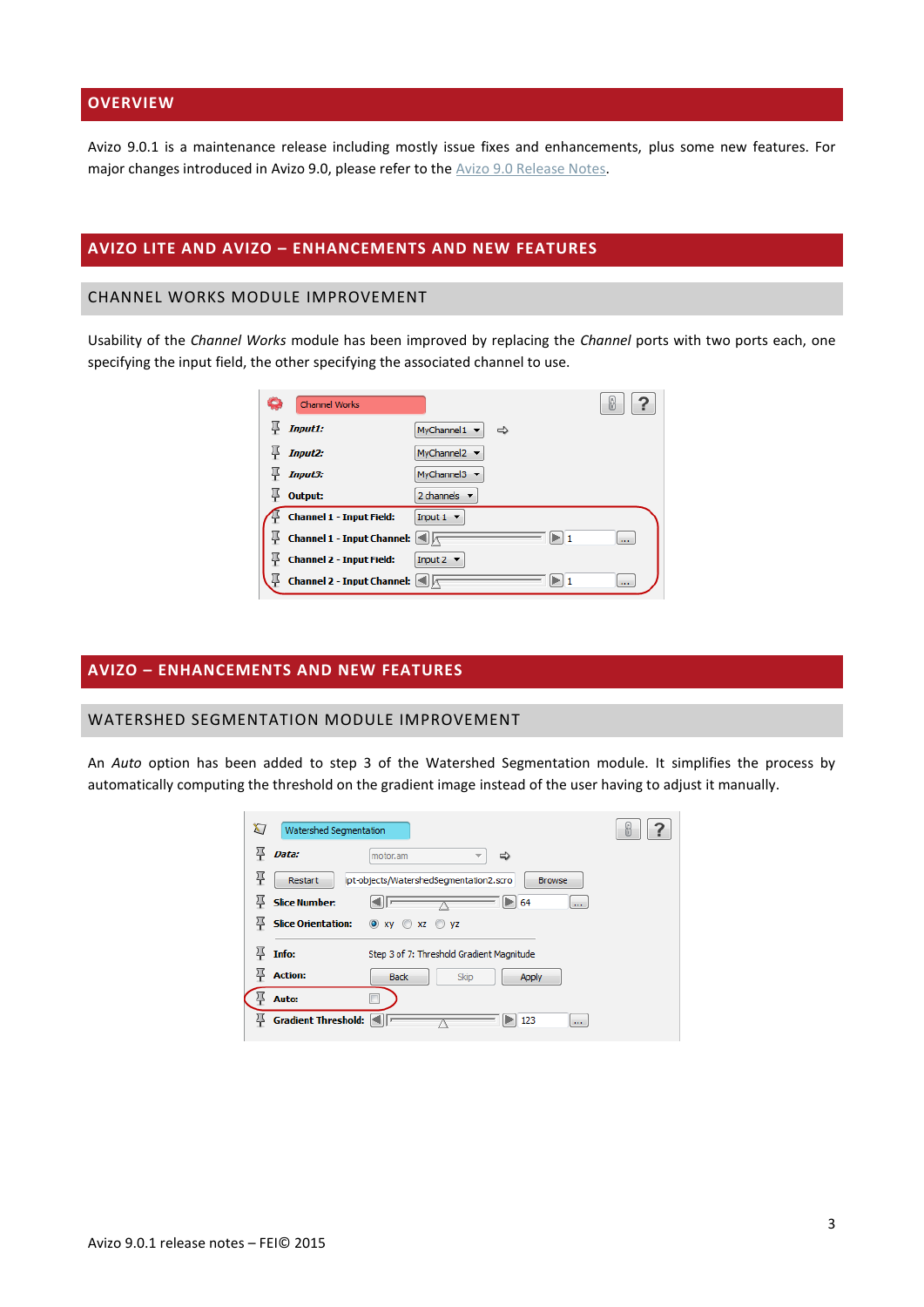### <span id="page-3-0"></span>LABEL ANALYSIS MEASURES GROUP SELECTION DIALOG IMPROVEMENT

In the measures group selection dialog, triggered by the *Measures* port of the *Label Analysis* module, the native measures are now gathered under categories in order to improve readability and ease of browsing.

| $\begin{matrix} 0 \\ -1 \end{matrix}$<br>User measures: |                  |            | Measures selected in the group: | This list can not be modified. |
|---------------------------------------------------------|------------------|------------|---------------------------------|--------------------------------|
|                                                         |                  |            | Name                            | Formula                        |
| Name                                                    | Formula          |            | Volume3d                        | Native                         |
|                                                         |                  |            | Area3d                          | Native                         |
|                                                         |                  |            | BaryCenterX                     | Native                         |
|                                                         |                  |            | BaryCenterY                     | Native                         |
|                                                         |                  |            | BaryCenterZ                     | Native                         |
|                                                         |                  |            | Mean                            | Native                         |
| Native measures:<br>Name                                | Formula          | $\lt$<br>▲ |                                 |                                |
| Cooccurrence                                            |                  |            |                                 |                                |
| $\triangleright$ Feret                                  |                  | Ξ          |                                 |                                |
| $\triangleright$ Geometry                               |                  |            |                                 |                                |
| $\triangleright$ Histogram                              |                  |            |                                 |                                |
| $\triangleright$ Inertia                                |                  |            |                                 |                                |
| ▲ Intensity                                             |                  |            |                                 |                                |
| <b>Majority</b>                                         | Native<br>Native |            |                                 |                                |
| Maximum                                                 |                  |            |                                 |                                |

## <span id="page-3-1"></span>QUANTIFICATION MODULE END OF LIFE

As announced since Avizo 8.0, the *Quantification* module is deprecated, as it has been replaced by a large set of Avizo native modules and components. The end of life of the *Quantification* module is planned for Avizo 10.0. The module won't be available anymore after this. Therefore it is highly recommended to stop using this module.

Should you notice any command that you are using and that is missing among the new native modules, please report it to customer support [vsghotline@fei.com.](mailto:vsghotline@fei.com)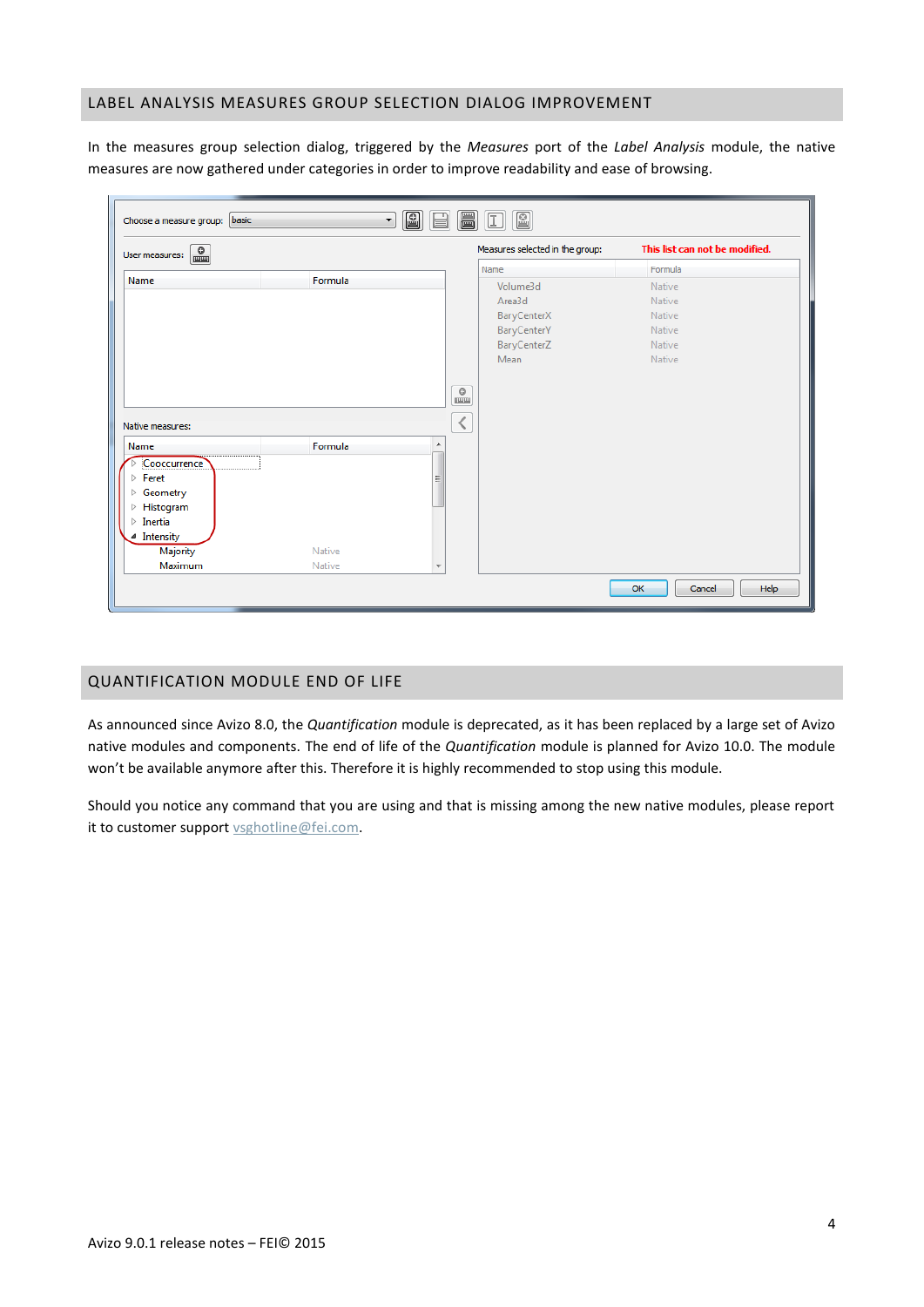# <span id="page-4-0"></span>**OPERATING SYSTEMS**

Like Avizo 9.0, Avizo 9.0.1 runs on:

- Microsoft Windows 7/8 (32-bit and 64-bit).
- Linux x86 64 (64-bit). Supported 64-bit architecture is Intel64/AMD64 architecture. Supported Linux distribution is Red Hat Enterprise Linux 6.
- Mac OS X 10.7, 10.8, and 10.9 (64-bit).

In order to add custom extensions to Avizo with Avizo **XPand**, you will need:

- Microsoft Visual Studio 2010 (VC++ 2010) with Service Pack 1 on Windows. Avizo 9.0 and Avizo 9.0.1 are the last versions to support Microsoft Visual Studio 2010. Avizo 9.1 will introduce Microsoft Visual Studio 2013 support.
- gcc 4.4.x on Red Hat Enterprise Linux 6.
- gcc 4.2.x, provided by the standard Xcode development environment, on Mac OS X.

*Warning:* You may have noticed Mac OS X 10.10 and later are not supported. Therefore, if you are using the Avizo XPand extension on Mac OS X, it is highly recommended that you do not upgrade your system beyond Mac OS X 10.9.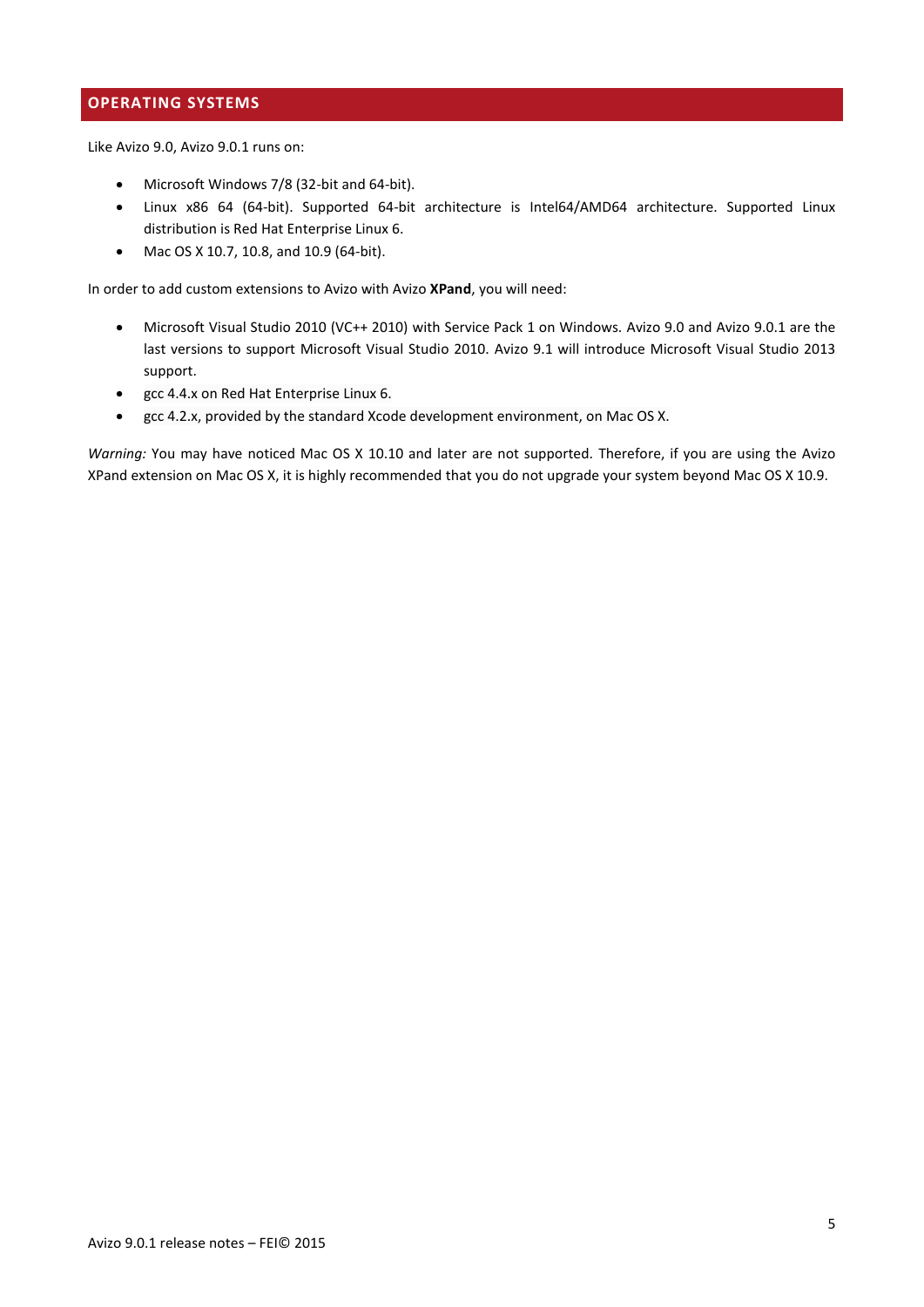# <span id="page-5-0"></span>**SOLVED ISSUES**

The Avizo 9.0.1 maintenance release provides various enhancements and solutions to known problems, including the following:

| <b>Align Slices</b>            | 36934        | A performance regression when connecting to LDA data objects has<br>been fixed.                                                                                                                                                                                                                                                                                                                                                                                                   |
|--------------------------------|--------------|-----------------------------------------------------------------------------------------------------------------------------------------------------------------------------------------------------------------------------------------------------------------------------------------------------------------------------------------------------------------------------------------------------------------------------------------------------------------------------------|
| <b>Auto Skeleton</b>           | 36810        | In preview mode, the display was no longer updated when the<br>threshold was changed. This has been fixed.                                                                                                                                                                                                                                                                                                                                                                        |
| <b>Block Face Correction</b>   | 30077        | The documentation has been improved.                                                                                                                                                                                                                                                                                                                                                                                                                                              |
| <b>Calculus MATLAB</b>         | 34372        | Data transfer with the MATLAB engine is limited to 2 GB. This<br>limitation of the MATLAB engine interface has been added to the<br>documentation, and failure no longer occurs, but instead a warning<br>dialog is displayed.<br>Note that it may still be possible to process data larger than 2GB in a<br>MATLAB script; however for this you have to handle data as several<br>subsets passed as input variables to Calculus MATLAB, using Extract<br>Subvolume for instance. |
| <b>Color Wash</b>              | 35031        | An option port has been added to enable nearest neighbor<br>interpolation, which avoids undesired interpolation artifacts when<br>the input data is a label field.                                                                                                                                                                                                                                                                                                                |
| <b>CSV Reader</b>              | 36132        | The import of CSV Uniform Scalar Fields values formatted in scientific<br>notation has been fixed.                                                                                                                                                                                                                                                                                                                                                                                |
| <b>DICOM Reader</b>            | 33725        | DICOM files with Icon Image Sequence (DICOM tag 0088,0200) are<br>now correctly read.                                                                                                                                                                                                                                                                                                                                                                                             |
| <b>Extract Subvolume</b>       | 30395        | Loading projects containing several Extract Subvolume modules<br>could generate errors. This has been fixed.                                                                                                                                                                                                                                                                                                                                                                      |
| <b>Extract Surface</b>         | 27143 (2860) | The module created the wrong number of points and patches. This<br>has been fixed.                                                                                                                                                                                                                                                                                                                                                                                                |
| <b>FIB Stack Wizard</b>        | 36604        | The wizard can now be created again.                                                                                                                                                                                                                                                                                                                                                                                                                                              |
| <b>Generate Surface</b>        | 32858        | A surface generated from a label field with no material bundles had<br>incorrect colors. The correct color is now assigned to each material in<br>accordance with the shared colormap of the label field.                                                                                                                                                                                                                                                                         |
|                                | 37506        | Deleting a material from a label field, then generating a surface could<br>cause the label field to be corrupted (wrong colors, missing<br>materials) The Segmentation Editor now updates the material<br>bundles of the label field to prevent this kind of issue.                                                                                                                                                                                                               |
| <b>H-Extrema Watershed</b>     | 33780        | Changing the output type after a first computation no longer causes<br>an error, and the computation is now performed correctly.                                                                                                                                                                                                                                                                                                                                                  |
| <b>Image Ortho Projections</b> | 34834        | The display is now properly updated when the module is attached to<br>a time series and the selected time step has changed.                                                                                                                                                                                                                                                                                                                                                       |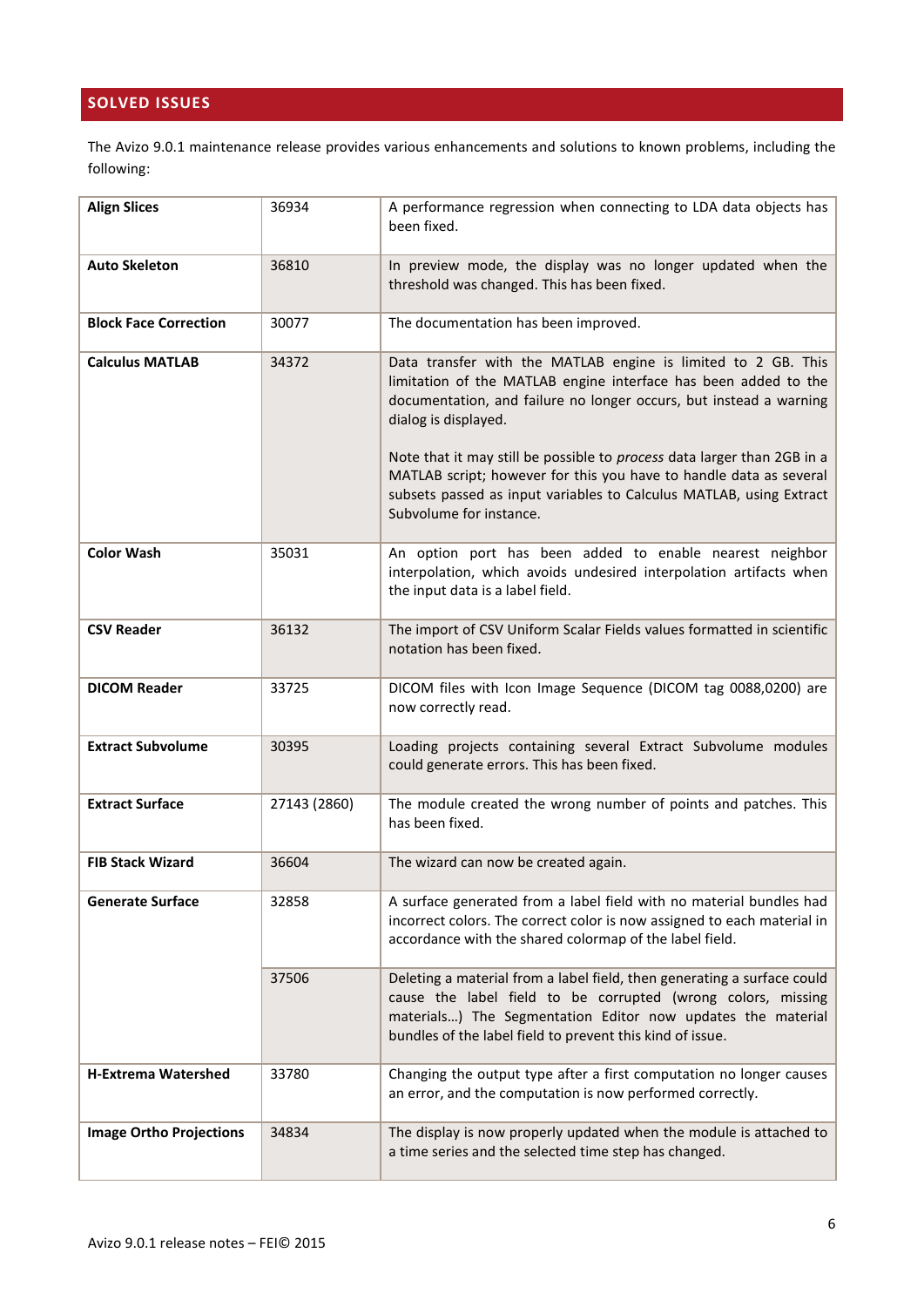| <b>Influence Zones</b>              | 23066 (5388)                                                | Pressing the Stop button during computation now efficiently stops it.                                                                                                                                                                                                                                                                                                                                                                                                                     |
|-------------------------------------|-------------------------------------------------------------|-------------------------------------------------------------------------------------------------------------------------------------------------------------------------------------------------------------------------------------------------------------------------------------------------------------------------------------------------------------------------------------------------------------------------------------------------------------------------------------------|
| <b>Label Analysis</b>               | 36590                                                       | When activating the Label Seek, the crosshair was not positioned<br>correctly on the first material selected. This has been fixed.                                                                                                                                                                                                                                                                                                                                                        |
|                                     | 35984                                                       | Units are now correctly exported when exporting the result<br>spreadsheet to the CSV format.                                                                                                                                                                                                                                                                                                                                                                                              |
|                                     | 34687                                                       | The spreadsheet result of a Label Analysis can now be duplicated<br>correctly.                                                                                                                                                                                                                                                                                                                                                                                                            |
|                                     | 28857                                                       | In XY planes interpretation mode, results, and more specifically<br>inconsistent label IDs, have been fixed.                                                                                                                                                                                                                                                                                                                                                                              |
|                                     | 22509 (4831)                                                | Applying some of the native measures (CircleDifArea, SegPerimeter,<br>Euler3D, IntegralMeanCurvature, Rugosity, and Symmetry) could<br>cause a failure or error message. The measures have been fixed.                                                                                                                                                                                                                                                                                    |
|                                     | 34219                                                       | The documentation for HistoQuantile measures has been improved.                                                                                                                                                                                                                                                                                                                                                                                                                           |
| <b>Label Fields</b>                 | 28244 (3961)                                                | The removeEmptyMaterials Tcl command has been fixed and now<br>works correctly, even with label fields that exceed 2 GB.                                                                                                                                                                                                                                                                                                                                                                  |
| <b>Label To Attribute</b>           | 34439                                                       | The module's computation time has been dramatically reduced. The<br>performance gain is particularly noticeable on large data sets.                                                                                                                                                                                                                                                                                                                                                       |
| <b>LDA Converter</b>                | 24143                                                       | The temporary LDM file created during conversion is now properly<br>removed from disk when the conversion was aborted.                                                                                                                                                                                                                                                                                                                                                                    |
| <b>License Activation</b><br>System | 34964<br>35205<br>35218<br>35568<br>36160<br>36323<br>37123 | The FlexNet License Server Installation and Configuration webpage<br>has been updated with many new details and troubleshooting tips.<br>Be aware that installation and management of floating licenses is not<br>a trivial undertaking. It can require configuration of firewalls and an<br>in-depth knowledge of the network configuration at your site. Ideally<br>you will have access to a knowledgeable, resourceful, and<br>experienced IT group to provide the necessary support. |
|                                     | 35665<br>35797                                              | The License Manager section of the User's Guide has been updated<br>with new details.                                                                                                                                                                                                                                                                                                                                                                                                     |
|                                     | 33445<br>35138<br>35389<br>36325                            | Several issues related to the activation system have been solved.                                                                                                                                                                                                                                                                                                                                                                                                                         |
|                                     | 31665<br>33223                                              | Avizo 9.0 could take up to several minutes to start. This issue has<br>been fixed.                                                                                                                                                                                                                                                                                                                                                                                                        |
| <b>Marker-Based Watershed</b>       | 29687                                                       | In some cases the module failed with error message "Can't acquite<br>thread processing while processing not done". This has been fixed<br>and the label field result is properly generated.                                                                                                                                                                                                                                                                                               |
| <b>Material Statistics</b>          | 28564                                                       | The result spreadsheet now includes units.                                                                                                                                                                                                                                                                                                                                                                                                                                                |
| <b>Measurement</b>                  | 36140                                                       | Advanced measurements were not available with Avizo 9.0 XGreen<br>Extension and Avizo 9.0 XWind Extension. This has been restored.                                                                                                                                                                                                                                                                                                                                                        |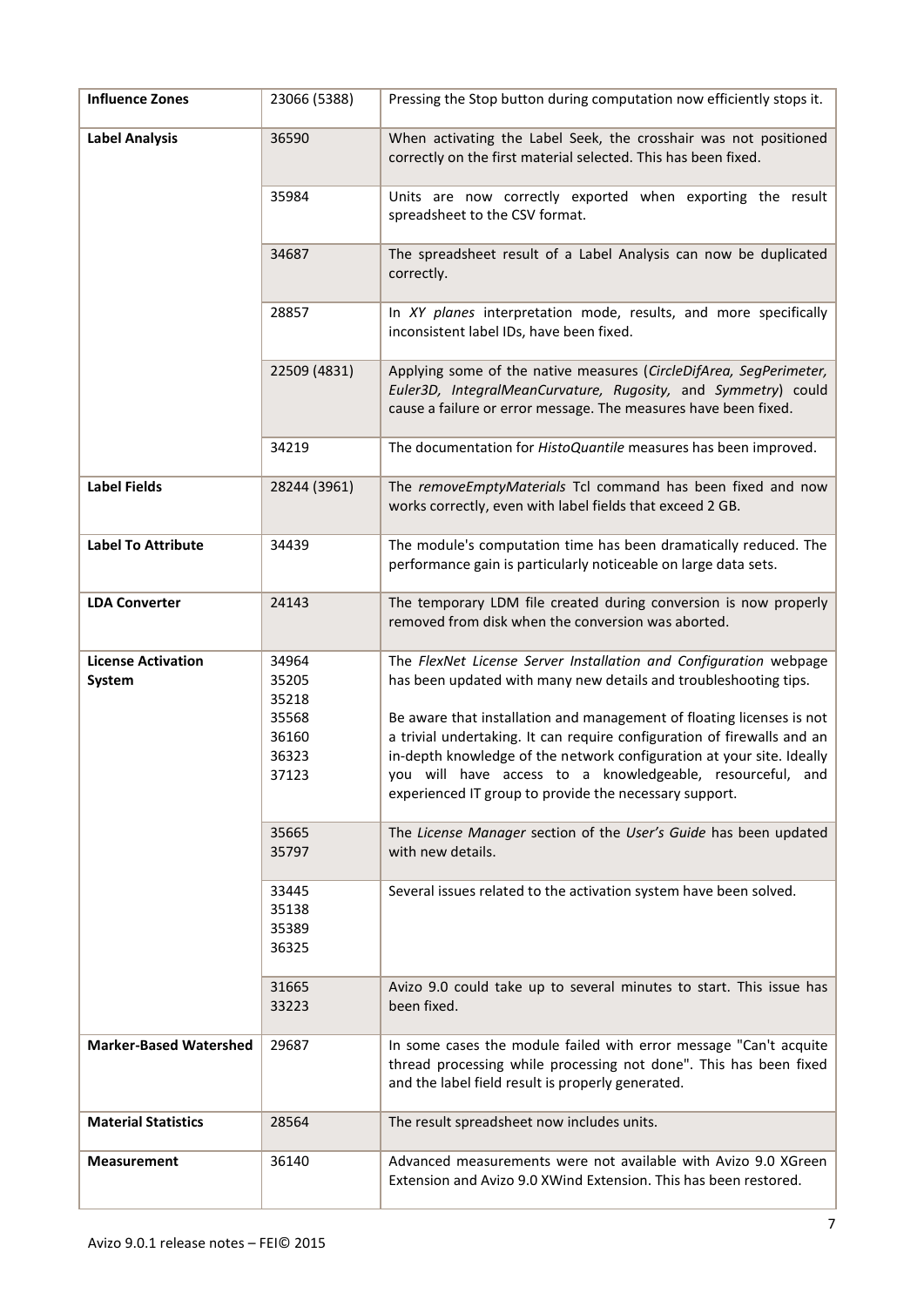| <b>Plot In Viewer</b>                | 33802 | Plot In Viewer visibility is now restored properly when reloading a<br>project.                                                                                    |
|--------------------------------------|-------|--------------------------------------------------------------------------------------------------------------------------------------------------------------------|
| <b>Register Images</b>               | 36054 | The module failed with a memory error message when launched on<br>large data sets. It now works on such large data sets.                                           |
|                                      | 36974 | Performance issues on Mac OS X have been fixed.                                                                                                                    |
| Resample                             | 35659 | The module failed to resample data larger than 2 GB. This has been<br>fixed.                                                                                       |
| <b>Resample Transformed</b><br>Image | 34066 | When the input is a label field, the Interpolation port only offers the<br>Nearest Neighbor method. This limitation is now described in the<br>documentation.      |
| Save/Export                          | 35762 | When creating a new project or when loading a project, unsaved<br>data could be lost. A warning dialog is now displayed, with the<br>possibility to save the data. |
|                                      | 18907 | Saving HxCluster, HxTetraGrid, and HxHexaGrid now also includes the<br>transformation applied to these data sets.                                                  |
| <b>Segmentation Editor</b>           | 36408 | Visualization settings are no longer reset to their default when the<br>label field is changed.                                                                    |
|                                      | 30568 | It is now possible to take a snapshot of all 4 viewers at a time.                                                                                                  |
|                                      | 33528 | If a data object is selected in the Project View, the same data is<br>selected when launching the Segmentation Editor.                                             |
| <b>Simplification Editor</b>         | 37344 | The surface simplification has been improved during the post<br>processing step, decreasing the number of intersecting triangles in<br>some cases.                 |
| <b>Spreadsheet Filter</b>            | 33074 | The histogram display has been restored in the filter range ports.                                                                                                 |
| <b>Surface Area Volume</b>           | 28564 | The result spreadsheet now includes units.                                                                                                                         |
| <b>Surface Path Editor</b>           | 36505 | The editor failed in some cases to import surface contours. This has<br>been fixed.                                                                                |
| <b>Vertex View</b>                   | 36340 | The display is now properly updated when scrolling through the time<br>steps of time-dependent point clouds.                                                       |
| <b>Volume Rendering</b>              | 32029 | When connected to a Multi-Channel Field, the Channel Selector port<br>now properly restores the enabled channels when a saved project is<br>being loaded.          |
|                                      | 32030 | The channel selector port layout has been improved, it is now easier<br>to use when working with a long channel list.                                              |
| <b>Voxelized Rendering</b>           | 35723 | When connected to a label colormap, the colors displayed by the<br>module sometimes were shifted between materials. This has been<br>fixed.                        |
| <b>Watershed Segmentation</b>        | 34204 | In some cases the module failed at last step with the error message<br>"Can't acquite thread processing while processing not done". This has                       |